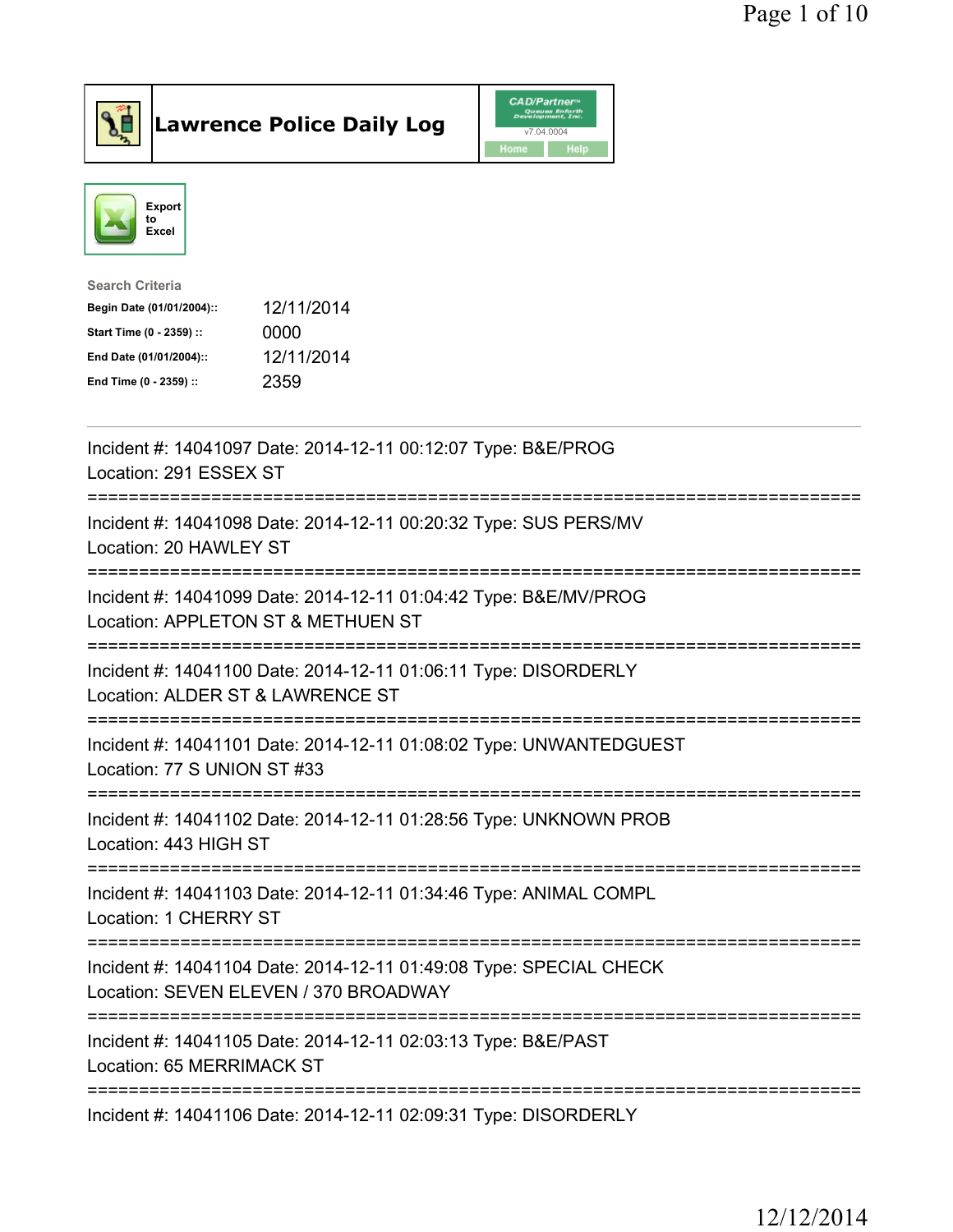Location: 77 S UNION ST #33 =========================================================================== Incident #: 14041107 Date: 2014-12-11 02:19:34 Type: SPECIAL CHECK Location: TEDESCHI / 208 S BROADWAY =========================================================================== Incident #: 14041108 Date: 2014-12-11 02:21:29 Type: SPECIAL CHECK Location: TEDESCHI / S UNION ST & EXETER ST =========================================================================== Incident #: 14041109 Date: 2014-12-11 02:53:23 Type: ALARMS Location: AJ FASHION / 447 ESSEX ST =========================================================================== Incident #: 14041110 Date: 2014-12-11 02:59:18 Type: SUS PERS/MV Location: OSGOOD ST & SALEM ST =========================================================================== Incident #: 14041111 Date: 2014-12-11 03:26:38 Type: B&E/PROG Location: 106 WILLOW ST =========================================================================== Incident #: 14041112 Date: 2014-12-11 03:39:27 Type: MEDIC SUPPORT Location: 40 MANCHESTER ST FL 1 REAR =========================================================================== Incident #: 14041113 Date: 2014-12-11 03:45:44 Type: ALARMS Location: EL CESAR RESTURANT / 99 ESSEX ST =========================================================================== Incident #: 14041114 Date: 2014-12-11 05:39:58 Type: STOL/MV/PAS Location: 99 CAMBRIDGE ST =========================================================================== Incident #: 14041115 Date: 2014-12-11 05:46:12 Type: TRESPASSING Location: 33 BROOK ST FL 3 =========================================================================== Incident #: 14041116 Date: 2014-12-11 07:05:05 Type: HIT & RUN M/V Location: 199 BRUCE ST =========================================================================== Incident #: 14041117 Date: 2014-12-11 07:14:27 Type: M/V STOP Location: CANAL ST & UNION ST =========================================================================== Incident #: 14041118 Date: 2014-12-11 07:15:01 Type: ALARMS Location: ESPERANZA ACADEMY / 198 GARDEN ST =========================================================================== Incident #: 14041119 Date: 2014-12-11 07:29:16 Type: TOW OF M/V Location: HAMPSHIRE ST & PARK ST =========================================================================== Incident #: 14041120 Date: 2014-12-11 07:41:43 Type: AUTO ACC/NO PI Location: HAMPSHIRE ST & ESSEX ST ST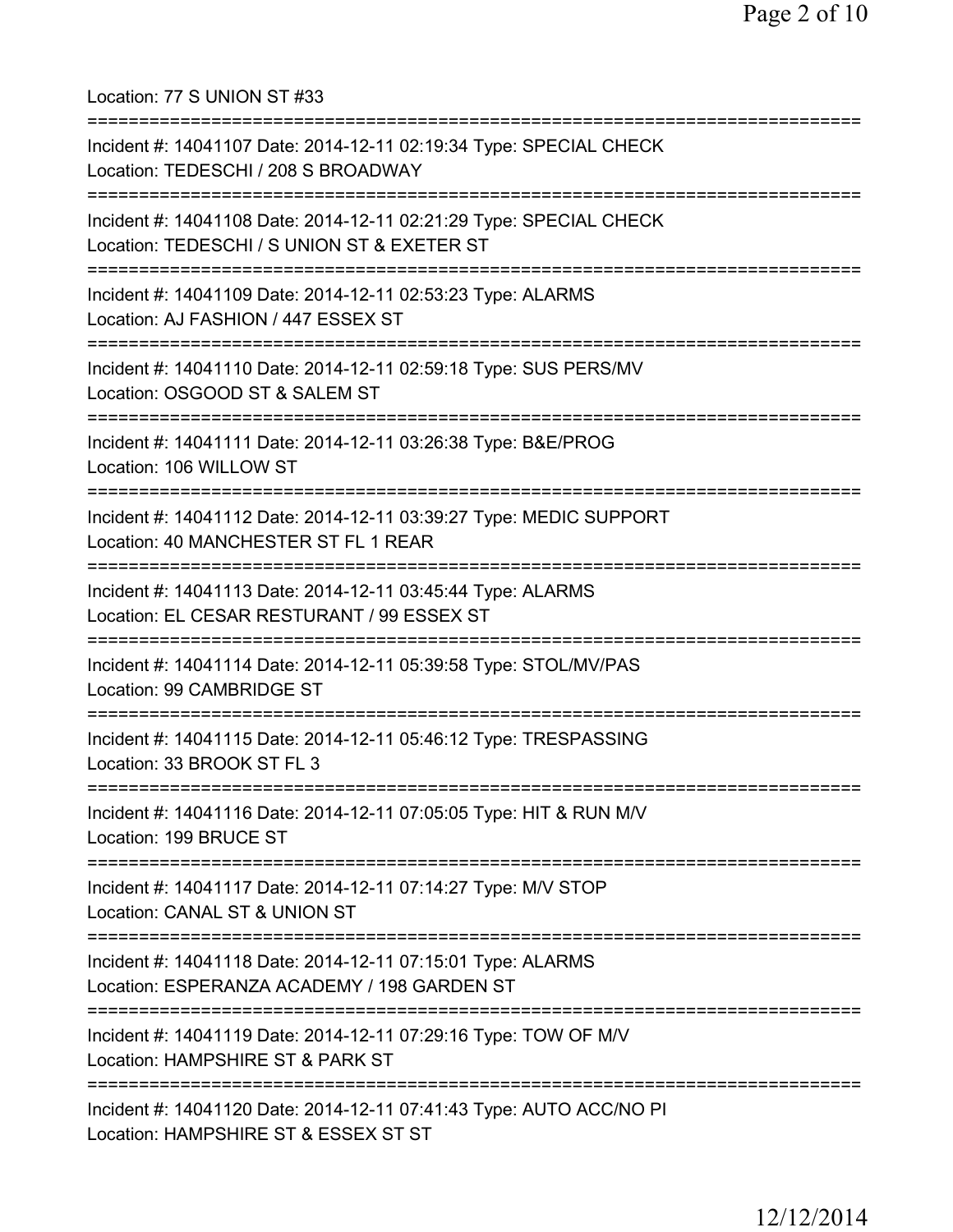| Incident #: 14041121 Date: 2014-12-11 07:54:51 Type: SPECIAL CHECK<br>Location: MCDONALDS / 50 BROADWAY                                  |
|------------------------------------------------------------------------------------------------------------------------------------------|
| Incident #: 14041122 Date: 2014-12-11 07:55:38 Type: SPECIAL CHECK<br>Location: 611 COMMON ST                                            |
| Incident #: 14041123 Date: 2014-12-11 08:24:37 Type: ALARMS<br>Location: LAWRENCE FLEA MARKET / 468 N CANAL ST<br>====================== |
| Incident #: 14041124 Date: 2014-12-11 08:50:45 Type: SUICIDE ATTEMPT<br>Location: 938 ESSEX ST FL 3                                      |
| Incident #: 14041125 Date: 2014-12-11 08:56:21 Type: B&E/MV/PAST<br>Location: 400 CANAL ST                                               |
| Incident #: 14041126 Date: 2014-12-11 09:13:27 Type: ALARM/BURG<br>Location: CHECOS AUTO REPAIR / 121 WEST ST                            |
| Incident #: 14041127 Date: 2014-12-11 09:15:47 Type: TRESPASSING<br>Location: 50 BROADWAY                                                |
| Incident #: 14041128 Date: 2014-12-11 09:34:29 Type: ALARMS<br>Location: 468 CANAL ST                                                    |
| Incident #: 14041129 Date: 2014-12-11 09:43:13 Type: MAL DAMAGE<br>Location: 29 BENNINGTON ST                                            |
| Incident #: 14041130 Date: 2014-12-11 09:57:40 Type: WARRANT SERVE<br>Location: 550 BROADWAY #409                                        |
| Incident #: 14041131 Date: 2014-12-11 10:17:57 Type: ALARM/BURG<br>Location: 468 CANAL ST                                                |
| Incident #: 14041132 Date: 2014-12-11 10:20:13 Type: TOW OF M/V<br>Location: 38 MARBLE AV                                                |
| Incident #: 14041133 Date: 2014-12-11 10:21:49 Type: TOW OF M/V<br>Location: 440 HAMPSHIRE ST                                            |
| Incident #: 14041134 Date: 2014-12-11 10:38:14 Type: FIGHT<br>Location: 79 COMMON ST                                                     |
|                                                                                                                                          |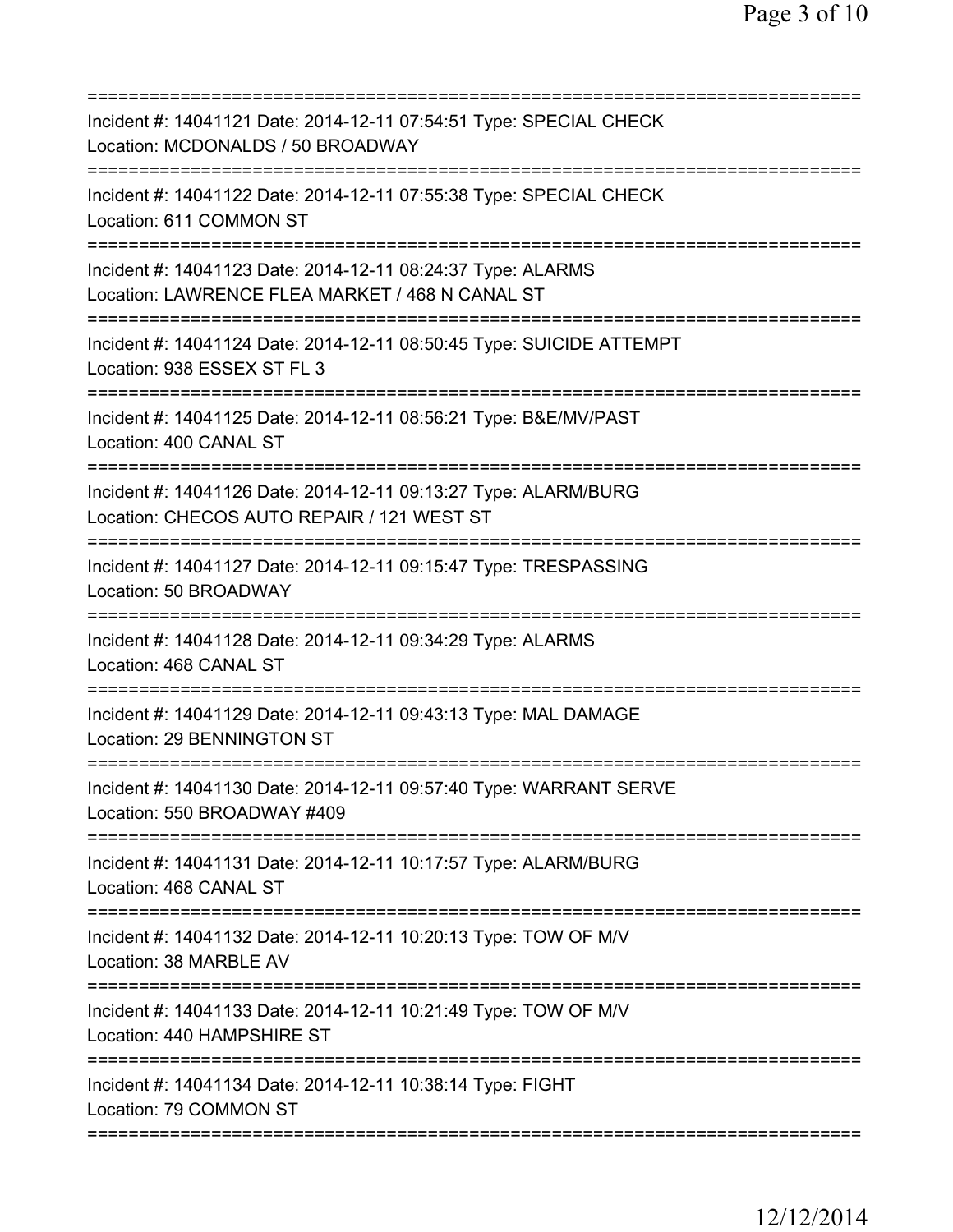| Incident #: 14041135 Date: 2014-12-11 10:44:11 Type: MAL DAMAGE<br>Location: 22 PEMBROKE DR                                         |
|-------------------------------------------------------------------------------------------------------------------------------------|
| Incident #: 14041136 Date: 2014-12-11 10:48:33 Type: AUTO ACC/NO PI<br>Location: HAVERHILL ST & LAWRENCE ST                         |
| Incident #: 14041137 Date: 2014-12-11 11:04:43 Type: KEEP PEACE<br>Location: 189 GARDEN ST<br>===================================== |
| Incident #: 14041138 Date: 2014-12-11 11:17:18 Type: DRUG VIO<br>Location: 15 UNION ST                                              |
| Incident #: 14041139 Date: 2014-12-11 11:24:00 Type: SPECIAL CHECK<br>Location: 280 MERRIMACK ST                                    |
| Incident #: 14041140 Date: 2014-12-11 11:37:18 Type: WARRANT SERVE<br>Location: 90 LOWELL ST                                        |
| Incident #: 14041141 Date: 2014-12-11 11:46:42 Type: AUTO ACC/NO PI<br>Location: S BROADWAY & SOUTH ST                              |
| ============<br>Incident #: 14041142 Date: 2014-12-11 12:08:56 Type: ALARM/HOLD<br>Location: 10 FOREST ST                           |
| -------------<br>Incident #: 14041143 Date: 2014-12-11 12:20:54 Type: DRUG VIO<br><b>Location: BAY STATE RD</b>                     |
| ==================<br>Incident #: 14041144 Date: 2014-12-11 12:26:59 Type: SUS PERS/MV<br>Location: 84 WALNUT ST                    |
| Incident #: 14041145 Date: 2014-12-11 12:33:43 Type: MEDIC SUPPORT<br>Location: 75 NEWTON ST                                        |
| Incident #: 14041146 Date: 2014-12-11 12:43:53 Type: SHOPLIFTING<br>Location: 73 WINTHROP AV                                        |
| Incident #: 14041147 Date: 2014-12-11 12:51:23 Type: TOW OF M/V<br>Location: 227 BAILEY ST                                          |
| Incident #: 14041148 Date: 2014-12-11 13:16:03 Type: M/V STOP<br>Location: 134 WEST ST                                              |
| Incident #: 14041149 Date: 2014-12-11 13:29:52 Type: MEDIC SUPPORT                                                                  |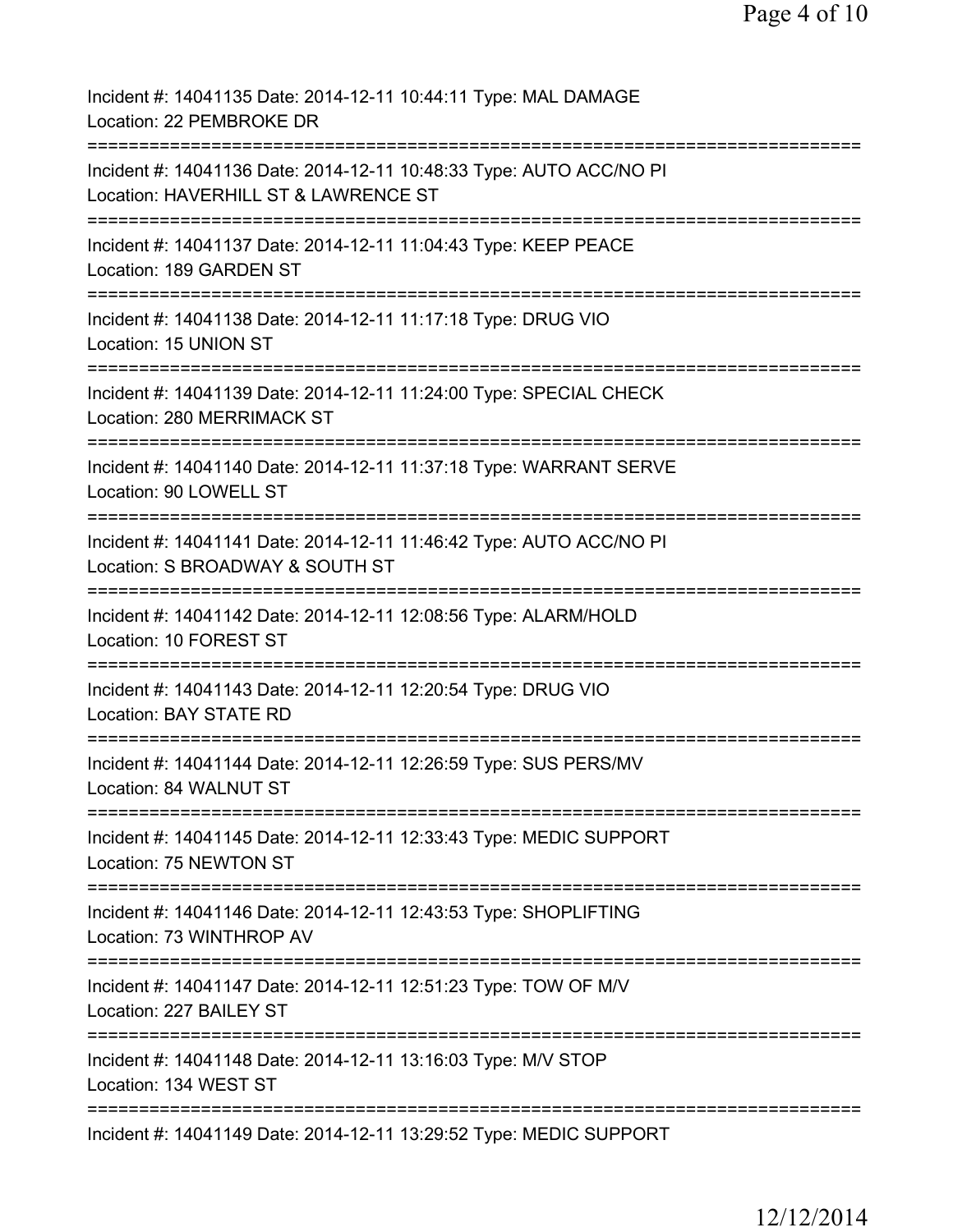Location: MCDONALDS / 50 BROADWAY =========================================================================== Incident #: 14041150 Date: 2014-12-11 13:34:39 Type: AUTO ACC/PI Location: 354 BROADWAY =========================================================================== Incident #: 14041151 Date: 2014-12-11 13:37:36 Type: DRUG VIO Location: 99 NEWBURY ST =========================================================================== Incident #: 14041153 Date: 2014-12-11 13:38:57 Type: WARRANT SERVE Location: 32 LAWRENCE ST #9 =========================================================================== Incident #: 14041152 Date: 2014-12-11 13:44:12 Type: DOMESTIC/PROG Location: 68 JUNIPER ST FL 2ND =========================================================================== Incident #: 14041154 Date: 2014-12-11 14:00:02 Type: B&E/PAST Location: 21 CONGRESS ST FL 2ND =========================================================================== Incident #: 14041155 Date: 2014-12-11 14:17:54 Type: ALARM/BURG Location: 25 BROMFIELD ST =========================================================================== Incident #: 14041157 Date: 2014-12-11 14:27:08 Type: STOLEN PROP Location: 57 BRADFORD ST #1 =========================================================================== Incident #: 14041156 Date: 2014-12-11 14:30:06 Type: WARRANT SERVE Location: CARVER ST & MERRIMACK ST =========================================================================== Incident #: 14041158 Date: 2014-12-11 14:33:28 Type: TOW OF M/V Location: 48 TENNEY ST =========================================================================== Incident #: 14041160 Date: 2014-12-11 14:49:57 Type: MAL DAMAGE Location: 69 CAMBRIDGE ST =========================================================================== Incident #: 14041159 Date: 2014-12-11 14:57:50 Type: AUTO ACC/NO PI Location: 64 BENNINGTON ST =========================================================================== Incident #: 14041161 Date: 2014-12-11 15:17:31 Type: TOW OF M/V Location: 87 RAILROAD ST =========================================================================== Incident #: 14041162 Date: 2014-12-11 15:22:37 Type: MEDIC SUPPORT Location: 33 S BROADWAY =========================================================================== Incident #: 14041163 Date: 2014-12-11 15:35:01 Type: DRUG OVERDOSE Location: 22 MELROSE ST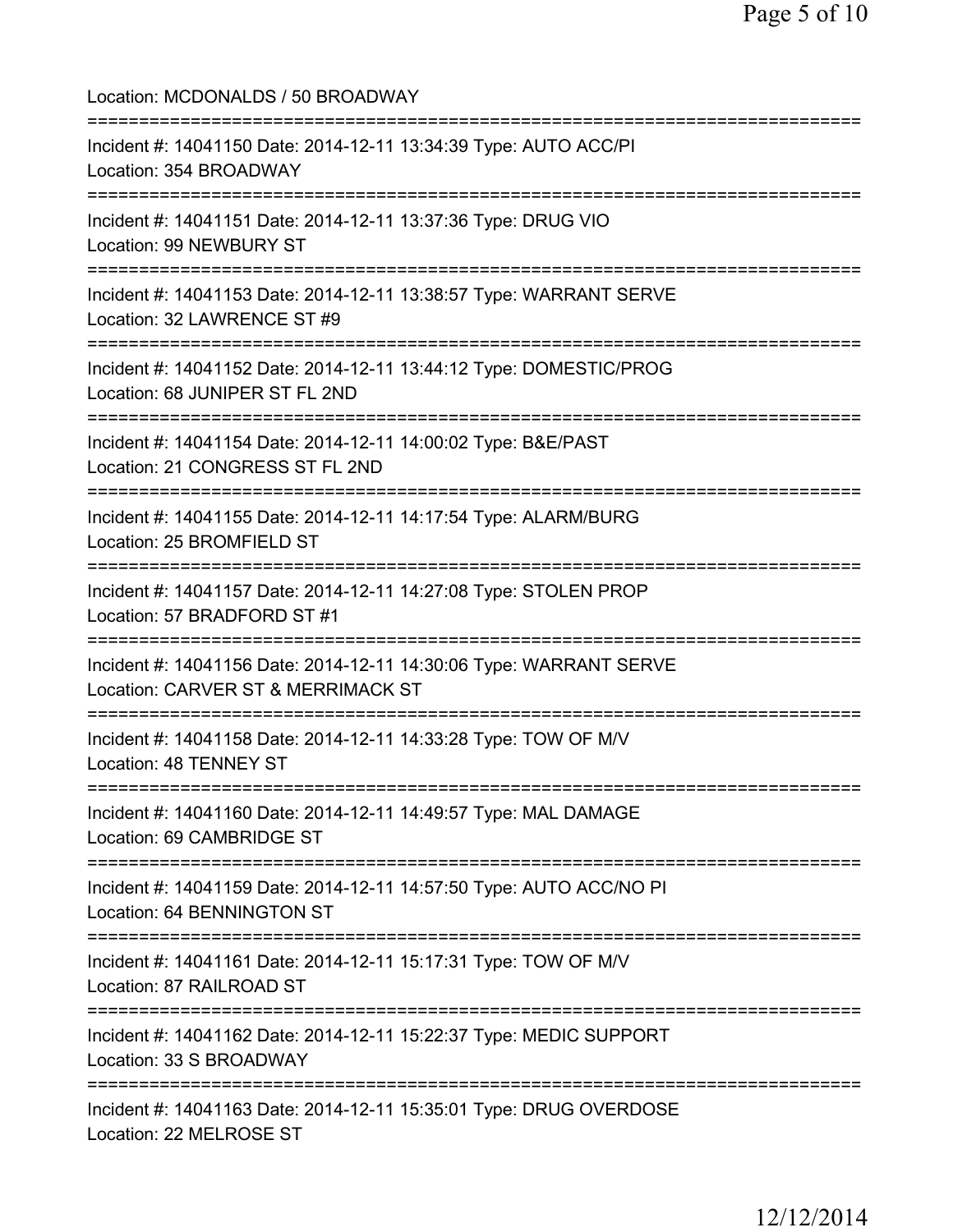| Incident #: 14041164 Date: 2014-12-11 15:53:27 Type: DOMESTIC/PROG<br>Location: ESSEX ST & HAMPSHIRE ST<br>============================             |
|-----------------------------------------------------------------------------------------------------------------------------------------------------|
| Incident #: 14041165 Date: 2014-12-11 15:54:32 Type: A&B PAST<br>Location: 32 BUTLER ST                                                             |
| Incident #: 14041166 Date: 2014-12-11 15:54:38 Type: 209A/VIOLATION<br>Location: 473 ESSEX ST #26                                                   |
| Incident #: 14041167 Date: 2014-12-11 15:55:33 Type: DISTURBANCE<br>Location: AMERICAN TRAINING / 18 BELLEVUE ST                                    |
| Incident #: 14041168 Date: 2014-12-11 15:58:13 Type: UNWANTEDGUEST<br>Location: DEMOULAS MARKET / 700 ESSEX ST                                      |
| Incident #: 14041169 Date: 2014-12-11 16:08:40 Type: CK WELL BEING<br>Location: 59 TREMONT ST FL 3RD                                                |
| Incident #: 14041170 Date: 2014-12-11 16:13:57 Type: TRESPASSING<br>Location: PARTHUM SCHOOL / 255 E HAVERHILL ST<br>------------------------------ |
| Incident #: 14041171 Date: 2014-12-11 16:23:19 Type: TOW OF M/V<br>Location: ESSEX ST & MARGIN ST                                                   |
| Incident #: 14041172 Date: 2014-12-11 16:27:19 Type: DOMESTIC/PROG<br>Location: 30 MYRTLE CT                                                        |
| Incident #: 14041173 Date: 2014-12-11 16:29:52 Type: M/V STOP<br>Location: 598 ESSEX ST                                                             |
| ====================================<br>Incident #: 14041174 Date: 2014-12-11 16:32:19 Type: FIGHT<br>Location: 120 HOWARD ST FL 1                  |
| Incident #: 14041175 Date: 2014-12-11 16:35:15 Type: SUS PERS/MV<br>Location: 191 HOWARD ST                                                         |
| Incident #: 14041177 Date: 2014-12-11 16:54:28 Type: STOLEN PROP<br>Location: 42 EXETER ST FL 1                                                     |
| Incident #: 14041176 Date: 2014-12-11 16:55:43 Type: AUTO ACC/NO PI<br>Location: COR UNUM MEAL CENTER / 191 SALEM ST                                |
|                                                                                                                                                     |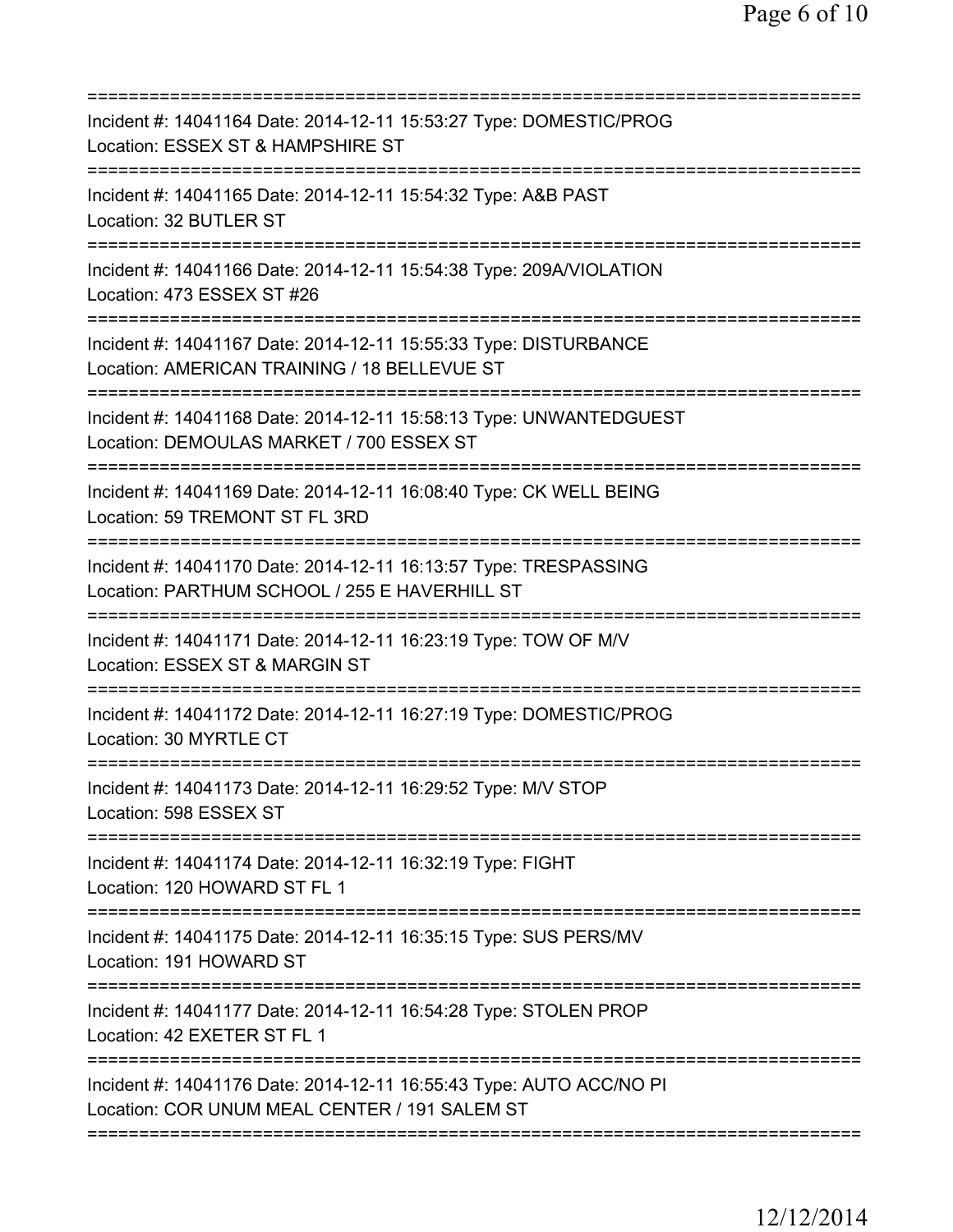| Incident #: 14041178 Date: 2014-12-11 17:03:48 Type: PRISONER CHK<br>Location: 1 GENERAL ST                                          |
|--------------------------------------------------------------------------------------------------------------------------------------|
| Incident #: 14041179 Date: 2014-12-11 17:09:01 Type: VIO 209A<br>Location: 50 CEDAR ST                                               |
| Incident #: 14041180 Date: 2014-12-11 17:12:55 Type: ASSSIT AMBULANC<br>Location: 20 MERRIMACK ST                                    |
| Incident #: 14041181 Date: 2014-12-11 17:17:53 Type: AUTO ACC/PED<br>Location: BROADWAY & ESSEX ST                                   |
| Incident #: 14041182 Date: 2014-12-11 17:37:54 Type: MEDIC SUPPORT<br>Location: CENTRAL BRIDGE / 0 MERRIMACK ST                      |
| Incident #: 14041183 Date: 2014-12-11 17:43:19 Type: ALARM/BURG<br>Location: PATRICK & SANDRA WILKINS / 436 LOWELL ST                |
| Incident #: 14041184 Date: 2014-12-11 17:51:42 Type: ALARM/BURG<br>Location: 436 LOWELL ST<br>====================================== |
| Incident #: 14041185 Date: 2014-12-11 18:13:53 Type: COURT DOC SERVE<br>Location: 95 STEARNS AV                                      |
| =================================<br>Incident #: 14041186 Date: 2014-12-11 18:21:00 Type: M/V STOP<br>Location: ESSEX ST & WINTER ST |
| =============<br>Incident #: 14041187 Date: 2014-12-11 18:23:34 Type: DISORDERLY<br>Location: 133 ESSEX ST                           |
| Incident #: 14041188 Date: 2014-12-11 18:26:23 Type: INVEST CONT<br>Location: 42 EXETER ST                                           |
| Incident #: 14041189 Date: 2014-12-11 18:39:41 Type: SUS PERS/MV<br>Location: 77 SUNRAY ST                                           |
| Incident #: 14041190 Date: 2014-12-11 18:45:53 Type: M/V STOP<br>Location: MARKET ST & TEMPLE ST                                     |
| Incident #: 14041191 Date: 2014-12-11 18:50:59 Type: MEDIC SUPPORT<br>Location: 103 BROADWAY                                         |
| Incident #: 14041192 Date: 2014-12-11 19:06:36 Type: COURT DOC SERVE                                                                 |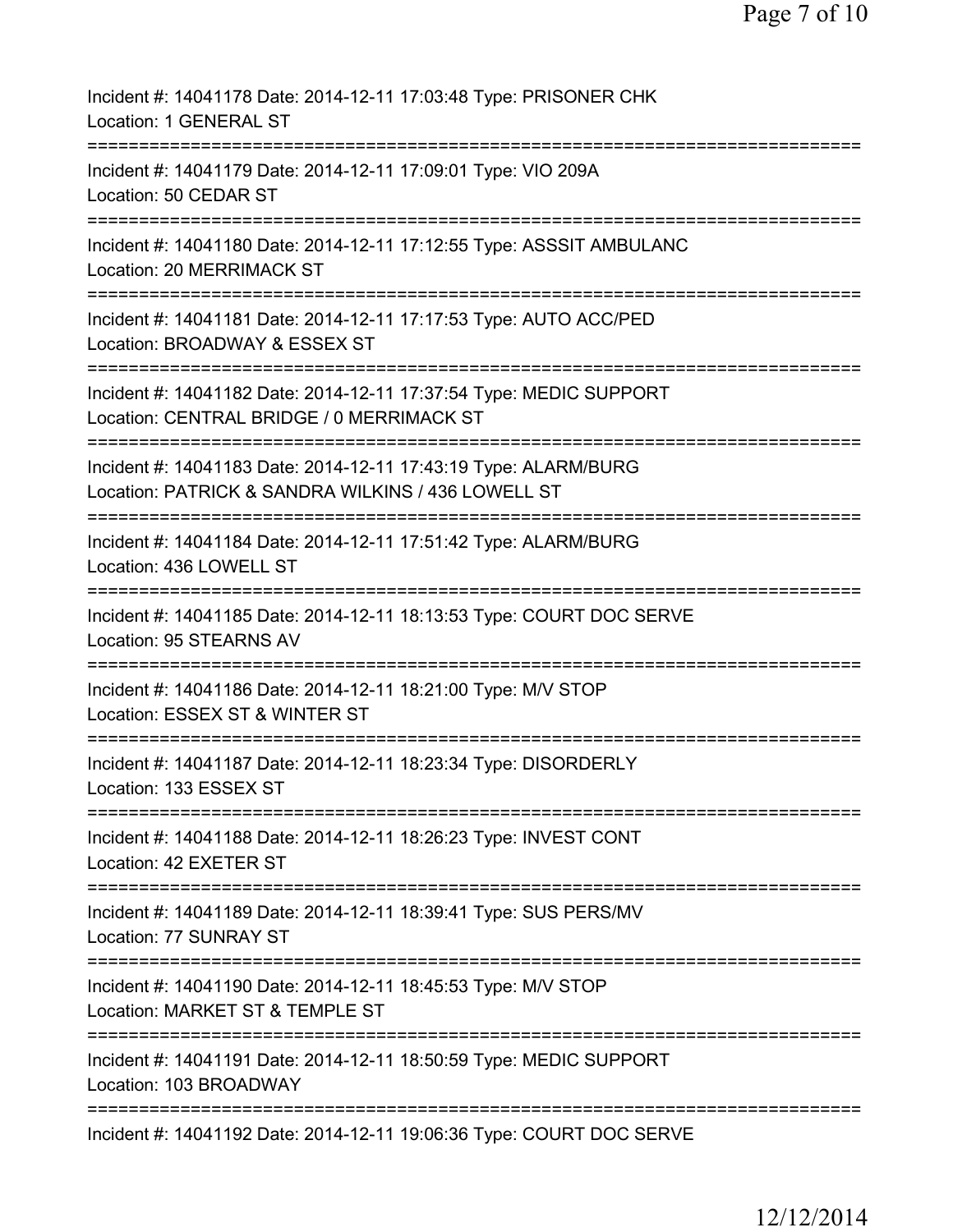Location: 606 HOWARD ST =========================================================================== Incident #: 14041193 Date: 2014-12-11 19:21:20 Type: LOUD NOISE Location: 42 CAMBRIDGE ST =========================================================================== Incident #: 14041194 Date: 2014-12-11 19:58:51 Type: WARRANT SERVE Location: 227 PARK ST FL 1 =========================================================================== Incident #: 14041195 Date: 2014-12-11 20:05:08 Type: ALARM/BURG Location: 26 LEEDS TER =========================================================================== Incident #: 14041196 Date: 2014-12-11 20:10:34 Type: WARRANT SERVE Location: 42 BRADFORD ST #1B =========================================================================== Incident #: 14041197 Date: 2014-12-11 20:20:30 Type: A&B PAST Location: 370 BROADWAY =========================================================================== Incident #: 14041198 Date: 2014-12-11 20:29:45 Type: COURT DOC SERVE Location: 30 SAVOIE AV =========================================================================== Incident #: 14041199 Date: 2014-12-11 20:53:20 Type: M/V STOP Location: PLEASANT ST =========================================================================== Incident #: 14041200 Date: 2014-12-11 20:54:52 Type: M/V STOP Location: ANDOVER ST & WINTHROP AV =========================================================================== Incident #: 14041201 Date: 2014-12-11 21:00:00 Type: ALARM/BURG Location: 7 RITA LN =========================================================================== Incident #: 14041202 Date: 2014-12-11 21:07:02 Type: M/V STOP Location: AMESBURY ST & LOWELL ST =========================================================================== Incident #: 14041203 Date: 2014-12-11 21:16:20 Type: M/V STOP Location: ESSEX ST & JACKSON ST =========================================================================== Incident #: 14041204 Date: 2014-12-11 21:16:58 Type: M/V STOP Location: ESSEX ST & OXFORD ST =========================================================================== Incident #: 14041205 Date: 2014-12-11 21:27:27 Type: COURT DOC SERVE Location: 357 HAMPSHIRE ST =========================================================================== Incident #: 14041206 Date: 2014-12-11 21:30:58 Type: COURT DOC SERVE Location: 72 LYNN ST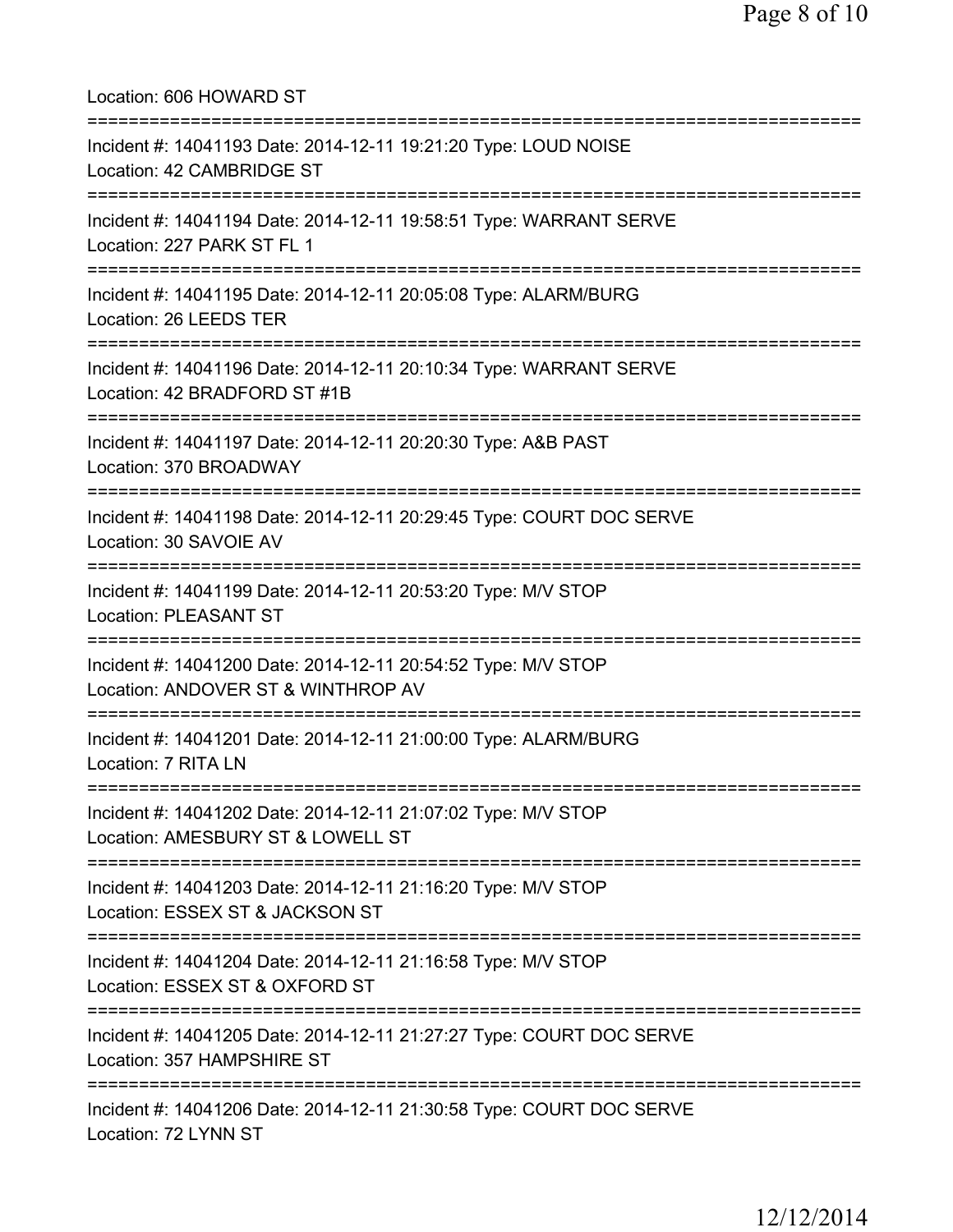| ==========================                                                                                    |
|---------------------------------------------------------------------------------------------------------------|
| Incident #: 14041207 Date: 2014-12-11 21:33:47 Type: A&B D/W PAST<br>Location: 106 TREMONT ST FL 1            |
| Incident #: 14041208 Date: 2014-12-11 21:35:04 Type: COURT DOC SERVE<br>Location: 399 HAMPSHIRE ST #3         |
| Incident #: 14041209 Date: 2014-12-11 21:39:36 Type: COURT DOC SERVE<br>Location: 110 MARKET ST #D            |
| Incident #: 14041210 Date: 2014-12-11 21:49:49 Type: COURT DOC SERVE<br>Location: 99 MYRTLE ST                |
| Incident #: 14041211 Date: 2014-12-11 21:50:28 Type: TOW/REPOSSED<br>Location: 77 HIGH ST                     |
| Incident #: 14041212 Date: 2014-12-11 22:05:47 Type: M/V STOP<br>Location: BOXFORD ST & FOSTER ST             |
| Incident #: 14041213 Date: 2014-12-11 22:09:15 Type: M/V STOP<br>Location: AMESBURY ST & COMMON ST            |
| Incident #: 14041214 Date: 2014-12-11 22:13:39 Type: M/V STOP<br>Location: BROADWAY & ESSEX ST                |
| Incident #: 14041215 Date: 2014-12-11 22:21:14 Type: B&E/PROG<br>Location: 34 SHATTUCK ST                     |
| ====================<br>Incident #: 14041216 Date: 2014-12-11 22:39:20 Type: M/V STOP<br>Location: 50 HIGH ST |
| Incident #: 14041217 Date: 2014-12-11 22:40:28 Type: LIC PLATE STO<br>Location: 337 SALEM ST                  |
| Incident #: 14041218 Date: 2014-12-11 22:46:44 Type: DISTURBANCE<br>Location: 51 LORING ST FL 1               |
| Incident #: 14041219 Date: 2014-12-11 22:49:26 Type: M/V STOP<br>Location: BROOK ST                           |
| Incident #: 14041220 Date: 2014-12-11 22:54:15 Type: FIGHT<br>Location: 5 COLBY ST                            |
|                                                                                                               |